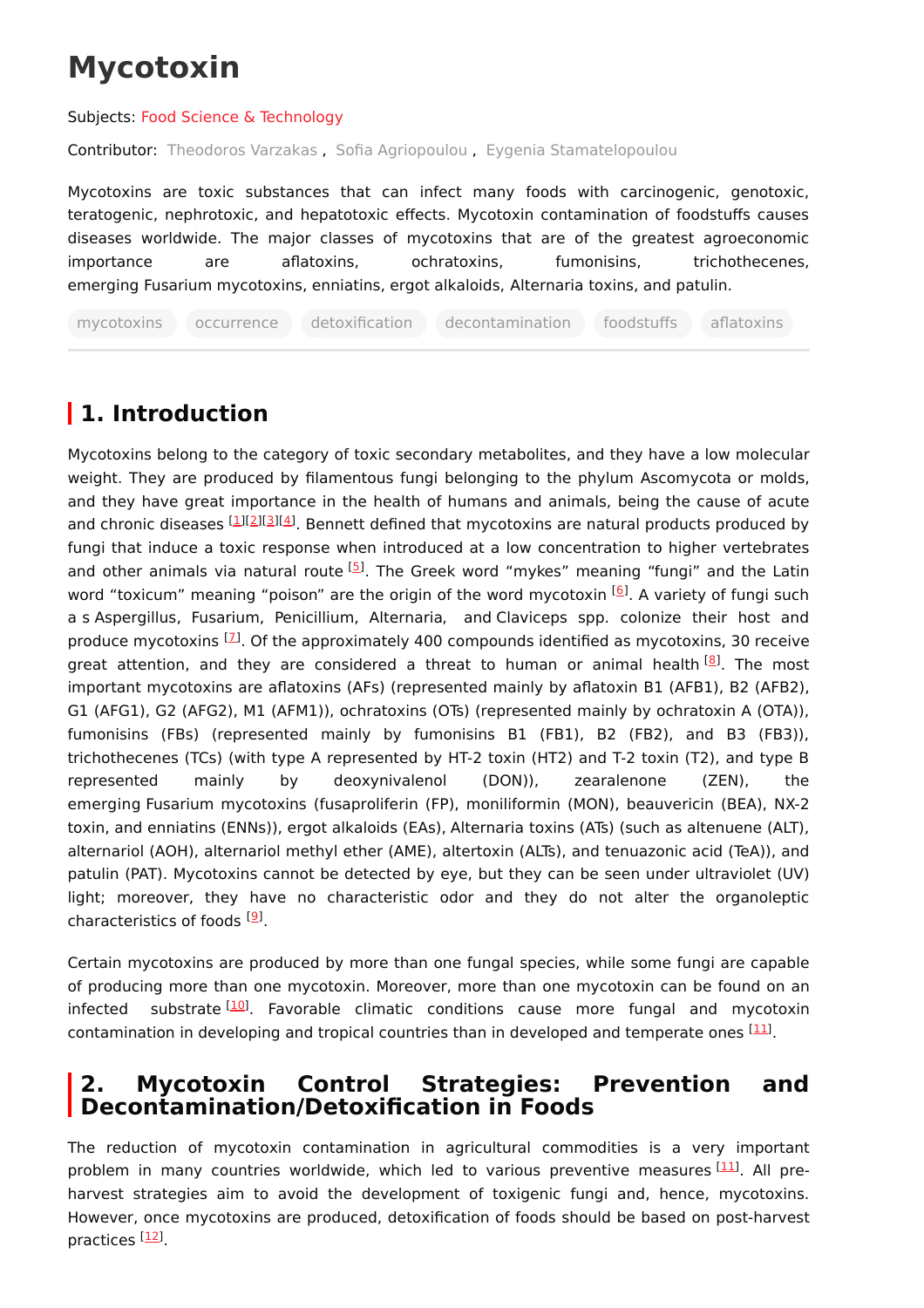#### **2.1. Pre-Harvest Strategies**

Strategies for pre-harvest prevention include good agricultural practices (GAPs), good manufacturing practices (GMPs), appropriate environmental factors, and favorable storage practices <sup>[\[12](#page-7-4)]</sup>. GAPs include the implementation of a crop rotation program, use of registered insecticides, fungicides, and herbicides for control of insect damage, fungal infection, and weed eradication, proper treatment of the seed bed, soil analysis to determine the need to add fertilizers, and enhancement of genetic synthesis to suppress mycotoxin production  $\frac{[13][14]}{]}$  $\frac{[13][14]}{]}$  $\frac{[13][14]}{]}$  $\frac{[13][14]}{]}$  $\frac{[13][14]}{]}$ . Moreover, the use of biological control agents, such as antagonistic fungi, is an important pre-harvest strategy to prevent mycotoxin contamination in staple cereals, grapes, and apples [\[15](#page-7-7)][\[16](#page-7-8)]. At food processing plants, GMPs must be applied in conjunction with GAPs to act cooperatively with hazard analysis and critical control points (HACCP) <sup>[\[16](#page-7-8)]</sup>. Temperature and humidity exert the greatest influence on mycotoxigenic fungi for the production of mycotoxins, among the environmental factors. As it concerns favorable storage practices, temperature, moisture level, and humidity of warehouses are crucial factors for mold growth and mycotoxin production  $[12]$ .

#### **2.2. Post-Harvest Strategies**

Decontamination/detoxification of mycotoxins from various agricultural products is a global problem, both scientific and practical. It was shown that mycotoxins can be eliminated by natural means such as thermal insulation, radiation treatment, and low-temperature plasma, chemical methods, such as oxidation, reduction, hydrolysis, alcoholysis, and absorption, and biological methods with the use of biological agents  $^{[17]}$  $^{[17]}$  $^{[17]}$ . Chemical and physical detoxification methods have many limitations; they cause nutrient loss, are time-consuming and ineffective, and need expensive equipment. In comparison, biological methods proved to be more effective, more specialized, and more environmentally friendly <sup>[\[18](#page-7-10)]</sup>.

#### **2.2.1. Physical Treatment**

Various practices are used to remove mycotoxins naturally. Some of them are grading, sorting, and the removal of the obviously affected parts of a lot. Moreover, drying, washing, cleaning, segregation, milling, boiling, roasting, irradiation, extrusion, microwave heating, and peeling are used as physical treatments for mycotoxin decontamination. Implementing preventive post-harvest HACCP approaches can contribute to the problem of mycotoxin contamination [[15](#page-7-7)][[19](#page-7-11)].

#### **Sorting**

Undoubtedly, cleaning and sorting constitute the first step of natural disinfection. Techniques such as sorting might be regarded as superior methods since they pose no risk of producing degradable products [[20\]](#page-7-12). Sorting and removal of decayed and poor-quality fruits can significantly reduce patulin levels in fruit products by up to 99% <sup>[[12\]](#page-7-4)</sup>. Total FBs decreased in percentage between 26% and 69% in maize after purification <sup>[\[20](#page-7-12)]</sup>. After sorting infected maize, a decrease of 27% to 93% FB was observed. Aflatoxin infection is usually heterogeneous; thus separation of damaged nuclei can effectively reduce infection. The use of ultraviolet radiation was also applied to reduce AFs in the sorting of cereals <sup>[[21\]](#page-7-13)</sup>.

#### **Processing**

Processing techniques can reduce the concentration of mycotoxins, but they cannot completely destroy them <sup>[\[22](#page-7-14)]</sup>. The level of mycotoxin contamination can be reduced by softening, because the fungi accumulate on the surface of the granules. A study in Kenya showed a decrease in AFs in maize by peeling. The final flour was less contaminated, while mycotoxins DON and ZEN were detected on the surface of the granules at high levels. Temperature and time can affect the mycotoxin content of the final product. Although mycotoxins are thermally stable compounds, some conventional methods of preparing food (baking, frying) at temperatures above 100 °C may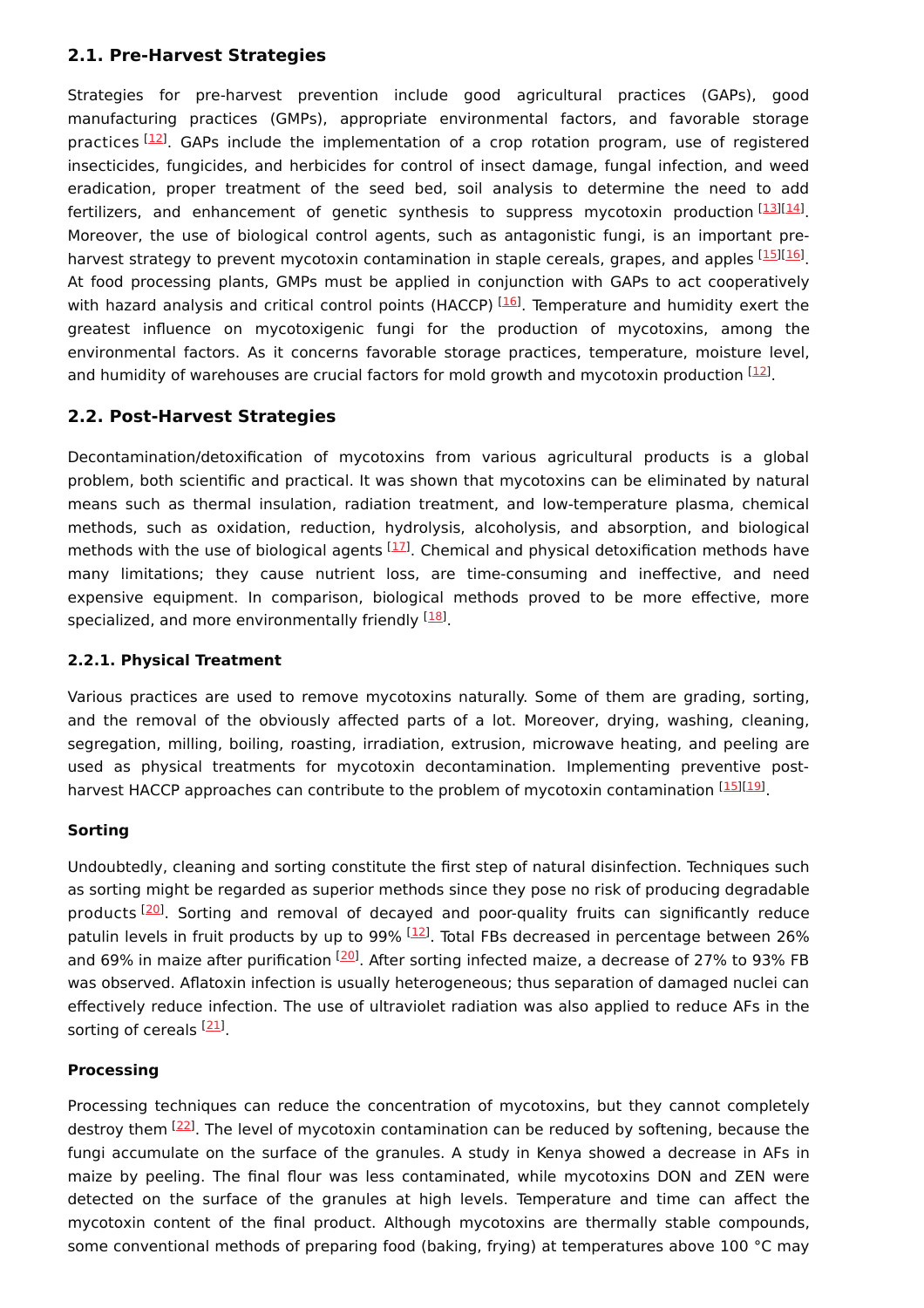reduce certain mycotoxins. The processing temperature and moisture content of the granules affect the reduction of AFs by 50%-80% during the extrusion process <sup>[[23](#page-7-15)]</sup>. Moreover, temperatures of 150–200 °C significantly reduced AFB1, causing 79% average reduction, being more effective at high humidity <sup>[<u>24</u>]</sup>.

#### **Storage**

Storage conditions play an important role in controlling mycotoxins since they affect the overall growth of fungi. In particular, two main factors, temperature and high humidity, can promote both the fungal growth and the production of mycotoxins. Storage under controlled conditions, such as packaging practices, temperature control, ventilation, and appropriate air humidity, reduce the growth of fungi and the accumulation of mycotoxins<sup>[[25](#page-7-17)]</sup>. Crop losses of 20% to 50% were recorded in developing countries due to inadequate storage practices [[22](#page-7-14)].

#### **Radiation**

For many stored cereals, the use of natural detoxifying agents involves the use of radiation. Radiation is usually characterized as either ionizing radiation or non-ionizing radiation  $^{[23]}$  $^{[23]}$  $^{[23]}$ . Radiation can reduce or eliminate pathogenic microorganisms, but it partially removes mycotoxins in foods. It can be applied on an industrial scale and is a technique that delivers energy and changes the molecular structure of food ingredients with a series of reactions  $^{[21]}$  $^{[21]}$  $^{[21]}$ .

Research showed that, in irradiated distilled water and fruit juices of orange, pineapple, and tomato infected with ZEA, ZEA toxicity was reduced and ZEA radiation was safe up to an irradiation of 10 kGy. A higher dose of radiation affected the quality of the fruit juices [\[26](#page-7-18)]. In a recent study by Luo et al. <sup>[\[19](#page-7-11)]</sup>, after irradiation at 50 kGy with an electron beam in naturally infected corn to degrade ZEN and OTA, decreases of 71.1% and 67.9% were recorded. In addition, reduction of AFB1 greater than 95% (at 6 kGy) was achieved when gamma irradiation was used for rice processing [\[25\]](#page-7-17). Irradiation in apple juice for 5 min caused a significant decrease in PAT (83%) <sup>[<u>27</u>]</sup>.

While radiation was proposed as a promising approach to mycotoxin detoxification, its effectiveness remains questionable because it can cause physical, chemical, and biological effects following potential molecular reactions [\[19](#page-7-11)].

#### **Cold Plasma**

Cold plasma (CP) has strong antimicrobial effects  $[21]$  $[21]$  and it is used in food processing to eliminate pathogens <a>[\[23](#page-7-15)]</a>. The fourth state of matter is the alternative name of plasma, mainly consisting of photons, ions, and free radicals such as reactive oxygen and nitrogen species with unique physical and chemical properties<sup>[\[28](#page-8-1)][\[29](#page-8-2)]</sup>. Cold atmospheric pressure plasma (CAPP) technology is a different technique, which is promising, low-cost, and environmentally friendly for the decontamination of mycotoxins [\[21](#page-7-13)][\[29](#page-8-2)]. Low-pressure cold plasma was used for detoxification of up to 50% of alfatoxins on the surface of nuts<sup>[[30](#page-8-3)]</sup>. This technique requires cautious use as no research on the possible formation of toxic compounds was performed [\[31](#page-8-4)].

Significant reduction of AFB1 and FB1 mycotoxins of up to 66% was achieved in maize by the use of CAPP, after just 10 min of treatment <sup>[[29](#page-8-2)]</sup>. In addition, the use of cold atmospheric plasma caused a 93% reduction in AFs, 90% reduction in TCs, 100% reduction in ZEA, and 93% reduction in FUs after 8 min of exposure <sup>[\[32](#page-8-5)]</sup>. In addition, plasma treatments of only 5 s caused 100% degradation of AFB1, DON, and NIV <sup>[\[6](#page-6-5)]</sup>.

#### **Mycotoxin Binders**

Mycotoxin binders inhibit the absorption of mycotoxins as they bind to mycotoxins and do not allow their entry into the bloodstream from the gut. Various absorbent materials are activated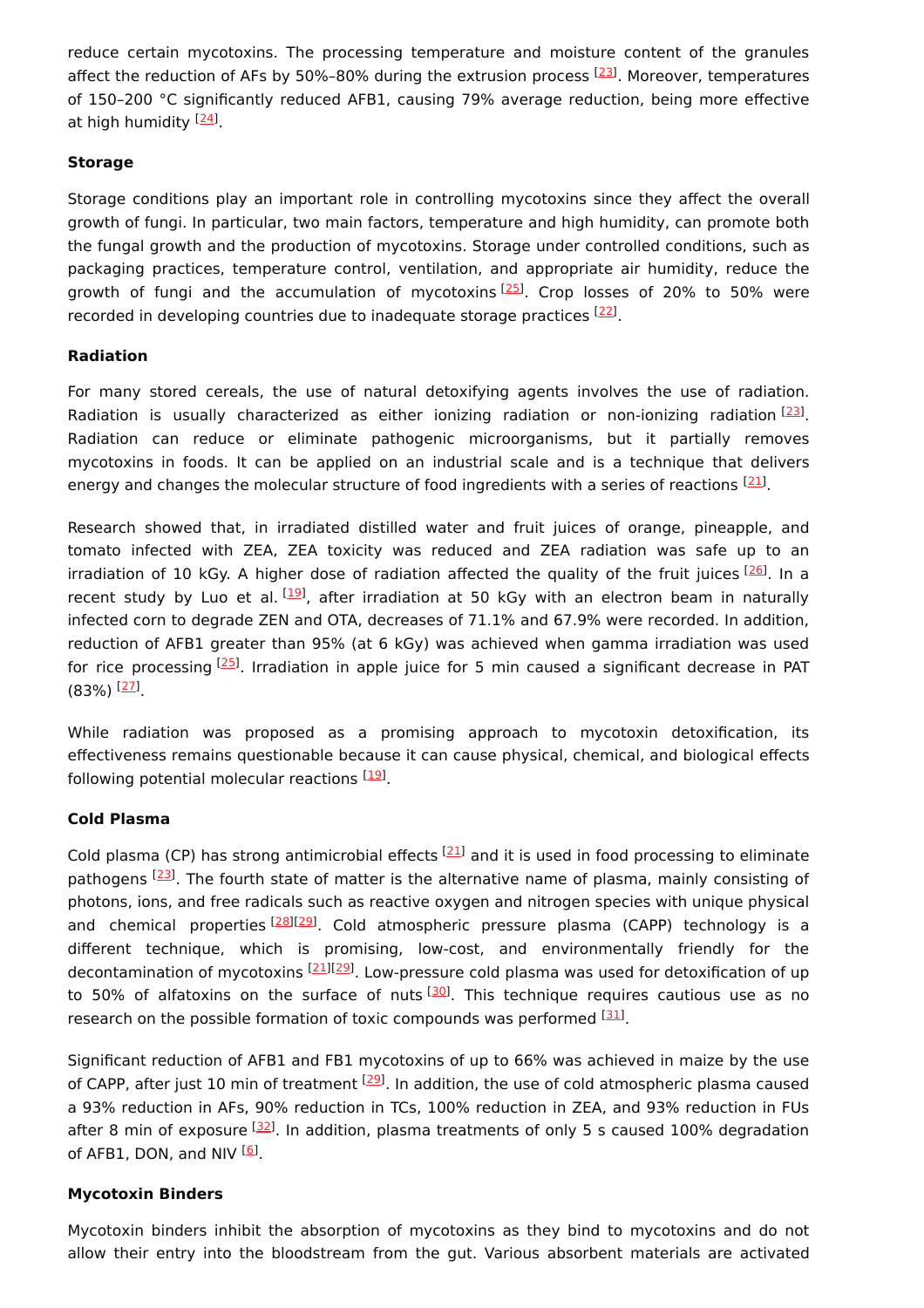carbon, aluminosilicates, complex non-digestible carbohydrates, and cholesterol [[33](#page-8-6)]. The use of binding mycotoxins is an alternative physical technique <sup>[[34](#page-8-7)]</sup> to the microbial degradation of AFs. Cleavage of the lactone ring is a potential target for microbial enzymes, and its cleavage reduces the toxicity of AFs [[34\]](#page-8-7). According to research, to remove patulin from naturally infected cider, as well as to remove aflatoxin in naturally infected milk, activated carbon was used. Mycotoxin level was reduced, but more studies are needed to ensure food safety <sup>[[21](#page-7-13)]</sup>.

#### **2.2.2. Chemical Control**

#### **Bases (Ammonia, Hydrated Oxide)**

Treatment of seeds with ammonia reduces a number of mycotoxins (AFs, FBs, OTs) to undetectable levels, while the growth of mycotoxigenic fungi is inhibited. Nevertheless, treatment with bases is forbidden in the EU for food intended for human consumption. The application of a mixture of glycerol and calcium hydroxide contributed significantly to mycotoxin detoxification  $[12]$ . Sodium hydroxide and potassium hydroxide are often used in the degradation of AFB1 in contaminated oil, although these chemicals can cause secondary contamination and have harmful effects on the nutritional value of the products [[35\]](#page-8-8).

#### **Chitosan**

Chitosan is a linear polysaccharide, second in abundance in nature after cellulose, inhibiting fungi, bacteria, and viruses. Biocompatibility and antimicrobial properties make chitosan very interesting for the preservation of foods  $^{[36][37]}$  $^{[36][37]}$  $^{[36][37]}$  $^{[36][37]}$  $^{[36][37]}$ . The combined effects of chitosan and  $\mathsf{a}_\mathsf{w}$  for controlling the fungal growth and mycotoxin production of FBs and DON by the Fusarium species (F. proliferatum, F. graminearum, and F. verticillioides) on maize and wheat were reported, showing a decrease in DON and FB production in irradiated maize and wheat grains following the application of low-molecular-weight chitosan with deacetylation above 70%, and a dose of 0.5 mg/g [\[37](#page-8-10)]. In addition, the application of 1% chitosan enriched with 1% lemon essential oils in figs reduced the from marine brown algae Ascophyllum nodosum reduced the levels of DON in wheat grains <a>[\[38](#page-8-11)]</a>.

#### **Ozone Treatment**

The use of ozone (O<sub>3</sub>) in the degradation of several mycotoxins was reported in many papers [\[39\]](#page-8-12)[[40](#page-8-13)][\[41\]](#page-8-14)[[42](#page-8-15)][\[43\]](#page-9-0)[[44](#page-9-1)]. Ozonation is an easy technology, which does not leave harmful residues after application. Ozone is used to disinfect cereals, vegetables, and fruits, or to detoxify mycotoxins . [\[44\]](#page-9-1)

Ozone gas was reported by Agriopoulou et al. <sup>[[45\]](#page-9-2)</sup> to be particularly successful in the degradation of aflatoxins, mainly AFB1 and AFG1, since there is a C8–C9 double bond in their structures. Specifically, AFG1 proved to be the most sensitive. Ozone treatment under optimum conditions (55 g O<sub>3</sub>•h<sup>-1</sup> for 6 h) showed a significant decrease in DON (29%–32%) and its modified form DON-3-glucoside (DON-3-Glc) (44%). Moreover, significant microbial decline was observed in durum wheat, leaving chemical and rheological properties of semolina and pasta from ozonated wheat unaffected <sup>[[39](#page-8-12)]</sup>.

DON was transformed into 10 ozonized products ( $C_{15}H_{18}O_7$ ,  $C_{15}H_{18}O_9$ ,  $C_{15}H_{22}O_9$ ,  $C_{15}H_{20}O_{10}$ ,  $\mathsf{C}_{15}\mathsf{H}_{18}\mathsf{O}_8$ ,  $\mathsf{C}_{15}\mathsf{H}_{20}\mathsf{O}_9$ ,  $\mathsf{C}_{14}\mathsf{H}_{18}\mathsf{O}_7$ ,  $\mathsf{C}_{14}\mathsf{H}_{16}\mathsf{O}_6$ ,  $\mathsf{C}_{15}\mathsf{H}_{20}\mathsf{O}_7$ , and  $\mathsf{C}_{15}\mathsf{H}_{20}\mathsf{O}_{10}$ ) after treatment with gaseous ozone <sup>[\[46\]](#page-9-3)</sup>. DON degradation rate was positively correlated with ozone concentration and treatment time. Specifically, the rate of degradation of DON in solution reached 54.2%, for a treatment time of 30 s and an ozone concentration of 1 mg•L<sup>-1</sup>. DON degradation was significantly influenced by the moisture content of the granules. The degradation rate of DON was 57.3% when ozone concentrations of 60 mg•L<sup>-1</sup> were applied for 12 h in wheat with a moisture content of 17.0% <sup>[<u>44</u>]</sup>.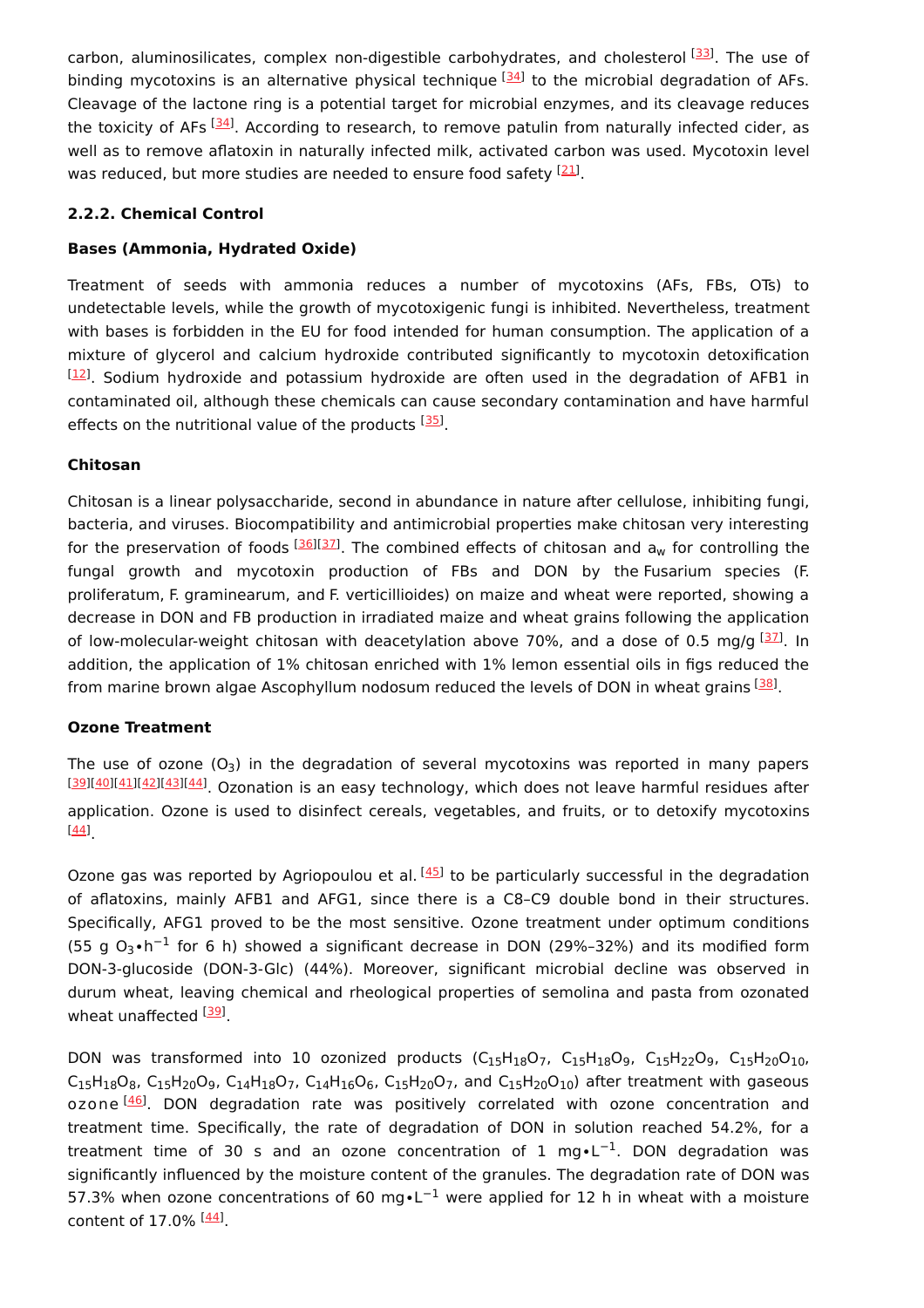According to research by Li et al. <sup>[\[47](#page-9-4)]</sup>, fresh noodles made from ozone-treated wheat flour retained more in relation to microbial growth.

#### **2.2.3. Biological Control**

In the last 20 years, many researches from groups with different backgrounds and research experience made great achievements in the search for biological agents for mycotoxin detoxification [[48\]](#page-9-5). The use of microorganisms such as bacteria, yeast, and fungi in the degradation of mycotoxins in food and feed is widely reported [\[18](#page-7-10)][\[49](#page-9-6)][\[50](#page-9-7)]. Detoxification/degradation of mycotoxins by biological means offers an alternative approach to the control of mycotoxins, since it can lead to the production of fewer or even no toxic intermediates and end products. The use of pure microbial strains greatly contributed to the disinfection of mycotoxins in vitro. Moreover, the effectiveness of fermentation in reducing and eliminating mycotoxins was also demonstrated [[15](#page-7-7)].

#### **Bacteria**

Certain bacteria have the ability to bind mycotoxins in foods or liquids [\[49](#page-9-6)]. The only bacterium among the more than 1000 tested for possible degradation of AFs capable of irreversibly removing aflatoxin from solutions was Flavobacterium aurantiacum B-184. Detoxification of AFB1 through Enterococcus faecium is accomplished by binding to the cell-wall elements of the bacterium. Peptidoglycans and polysaccharides of bacterial cell walls were shown to be responsible for the binding of mycotoxins with the help of microorganisms [\[51](#page-9-8)].

Moreover, bacterial detoxification of mycotoxin DON evolved due to research efforts and advances. Aerobic oxidation and partitioning of this mycotoxin into C3 carbon carried by multiple species of Devosia provides solutions aimed at reducing DON contamination  $^{[48]}$  $^{[48]}$  $^{[48]}$ .

Lactic acid bacteria (Lactobacillus (L.) casei and Lactobacillus reuteri) proved effective in binding to AFs in aqueous solutions. In other in vitro tests, Lactobacillus amylovorus and Lactobacillus rhamnosus presented a binding efficiency of up to 60% AFB1, showing their potential to bind selected dietary contaminants <sup>[\[7](#page-6-6)]</sup>. Also, reductions 98% FB1 and 84% T-2 were demonstrated during the fermentation of whole-grain sorghum with Lactobacillus fermentum [[52](#page-9-9)].

#### **Yeast**

The application of biological control agents (BCAs) is a promising strategy for the treatment of mycotoxin infection. The use of competing yeasts is of particular interest, since yeasts produce antimicrobial compounds with beneficial impacts on humans and animals; on the other hand they can develop rapidly on many substrates in bioreactors. In addition, unlike many filamentous fungi or bacterial antagonists, yeasts do not produce allergens or other secondary metabolites [\[53\]](#page-9-10)[[54](#page-9-11)]. Saccharomyces cerevisiae is a probiotic yeast which can significantly degrade DON and reduce the rate of lactate dehydrogenase (LDH) release in DON-stimulated cells [\[55](#page-9-12)].

Moreover, low concentrations of mycotoxins AFB1 and OTA in chicken diets can be reduced with the addition S. cerevisiae yeast cell walls <sup>[\[56](#page-9-13)]</sup>. In addition, the effectiveness of reducing mycotoxin patulin by S. cerevisiae in fermented foods by increasing fermentation time and temperature was investigated. Yeast cells are capable of removing PAT via physical adsorption. In fact, the O-N/N-H protein and polysaccharide bonds of cell walls interact with PAT<sup>[\[57](#page-9-14)]</sup> Kluyveromyces marxianus were used to bind mycotoxins AFB1, OTA, or ZEA. The results showed that mycotoxins can bind to the cell membrane, especially to C. utilis <sup>[\[58](#page-9-15)]</sup>. In another study, the yeast Yarrowia lipolytica decreased the concentration of OTA to about half of the initial level introduced into the culture <sup>[<u>59</u>]</sup>.

In addition, a yeast strain of Rhodotorula mucilaginosa (R. mucilaginosa JM19) was used to degrade PAT, and analysis was performed by HPLC-UV. The results showed that the degradation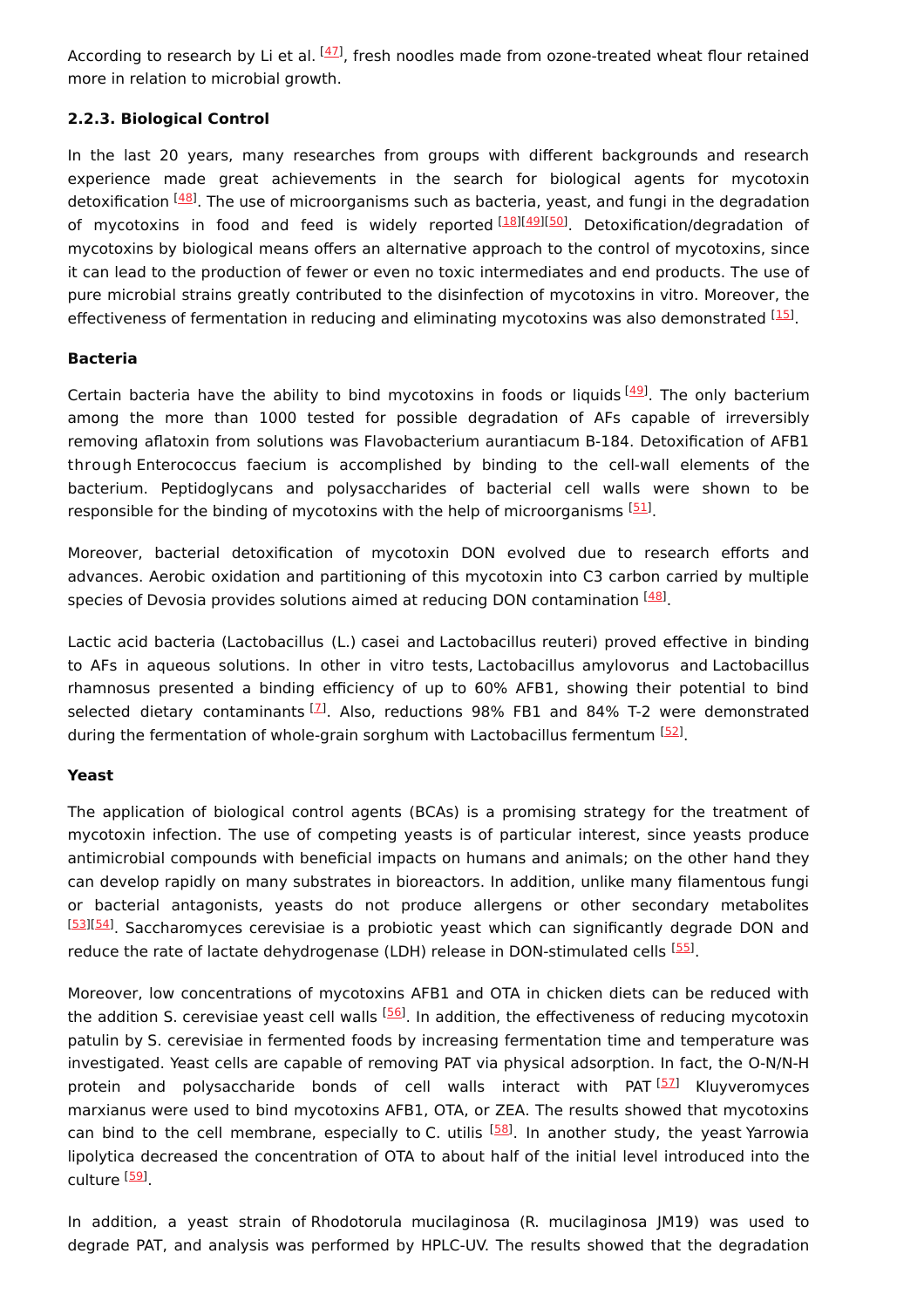product of PAT was dexipitulic acid. The temperature, cell density, and initial concentration of PAT contributed greatly to the degradation of PAT through R. mucilaginosa JM19. After 21 h at 35 °C and when the density of yeast cells was above  $1 \times 10^8$  cells/L, a 90% decrease in PAT was observed. At an initial PAT concentration of 100 μg/mL, R. mucilaginosa JM19 was shown to be capable of causing more than 50% degradation, indicating its usefulness in the degradation of PAT in foods and raw materials [\[60](#page-10-1)].

#### **Food Fermentation**

The fermentation of foods improves their quality while granting them particularly desirable properties for consumers. Fermentation is a fairly inexpensive mycotoxin disinfection approach that can be used both to improve the ingredients in foods and to reduce and even eliminate mycotoxins. Fermentation can be an alternative and desirable technique to reduce mycotoxins compared to costly and impractical techniques. The nature of metabolites and the toxicity of products formed after fermentation should be carefully documented in order to produce safe foods . [\[15\]](#page-7-7)

#### **Fungi**

The use of non-toxic strains of A. flavus and A. parasiticus on maize, cotton, pistachio, and peanuts yielded remarkable success in reducing aflatoxin contamination. Regarding the fungi and their detoxification, it was reported that fungi capable of producing aflatoxins could also break them down. This is because these fungi are often able to degrade and possibly convert and use degradation products as a source of energy under starvation conditions<sup>[[7](#page-6-6)]</sup>. Fungi such as Aspergillus, Rhizopus, Trichoderma, Clonostachys, and Penicillium spp. show efficient abilities in the detoxification of mycotoxins  $^{[\underline{14}]}$ . In both west and east Africa, the biocontrol of AFs in maize with non-toxigenic microbial strains is based on competition. Specifically, large amounts of nontoxic inoculants of A. flavus and A. parasiticus enter the soil around the crops and compete with toxigenic strains <sup>[\[16](#page-7-8)]</sup>.

#### **2.2.4. Enzymatic Detoxification**

The enzymatic detoxification of mycotoxins combines the characteristics of chemical and biological processing. It has high performance and specialization, with application under mild conditions, and it does not cause toxicity to organisms. In addition, enzymes as catalysts are involved in non-stoichiometric ratios of mycotoxins [\[17](#page-7-9)]. Some Aspergillus species can produce an enzyme that is naturally capable of detoxifying fumonisins, including those produced by Fusarium <sup>[\[61](#page-10-2)]</sup>. The activity of enzymes such as β-1,3-glucanase and chitinase against pathogens may vary depending on the characteristics of the microorganism. The delay and decrease in growth of fruit spoilage fungi are affected by the application of β-1,3-glucanases and chitinases [\[62\]](#page-10-3). Inhibition of Penicillium simplicissimum, A. Niger complex, Penicillium nalgiovense, and A. flavus growth on salami surface samples was induced by spraying β-glucanase at 50% and chitinase at 50% and 40% concentrations. Therefore, β-glucanase and chitinase may be a safe alternative for the fermented sausage industry to control fungal spoilage [[62](#page-10-3)]. Moreover, microbial manganese peroxide, oxidase enzymes, catalase, and laccase enzymes were used for the enzymatic detoxification of AFB1<sup>[[16](#page-7-8)][\[23\]](#page-7-15)</sup>. However, enzymes have an unexplored profile when detoxifying food contaminants due to their favorable toxicology and specialization. In the EU, no enzyme is approved for the removal of mycotoxin contamination from foodstuffs <sup>[\[23](#page-7-15)]</sup>.

#### **2.2.5. Novel Detoxification Strategies**

#### **Nanoparticles**

Many papers proposed the removal of mycotoxins using the promising adsorbents of nanoparticles. Magnetic carbon nanocomposites were used for AFB1 detoxification, chitosan-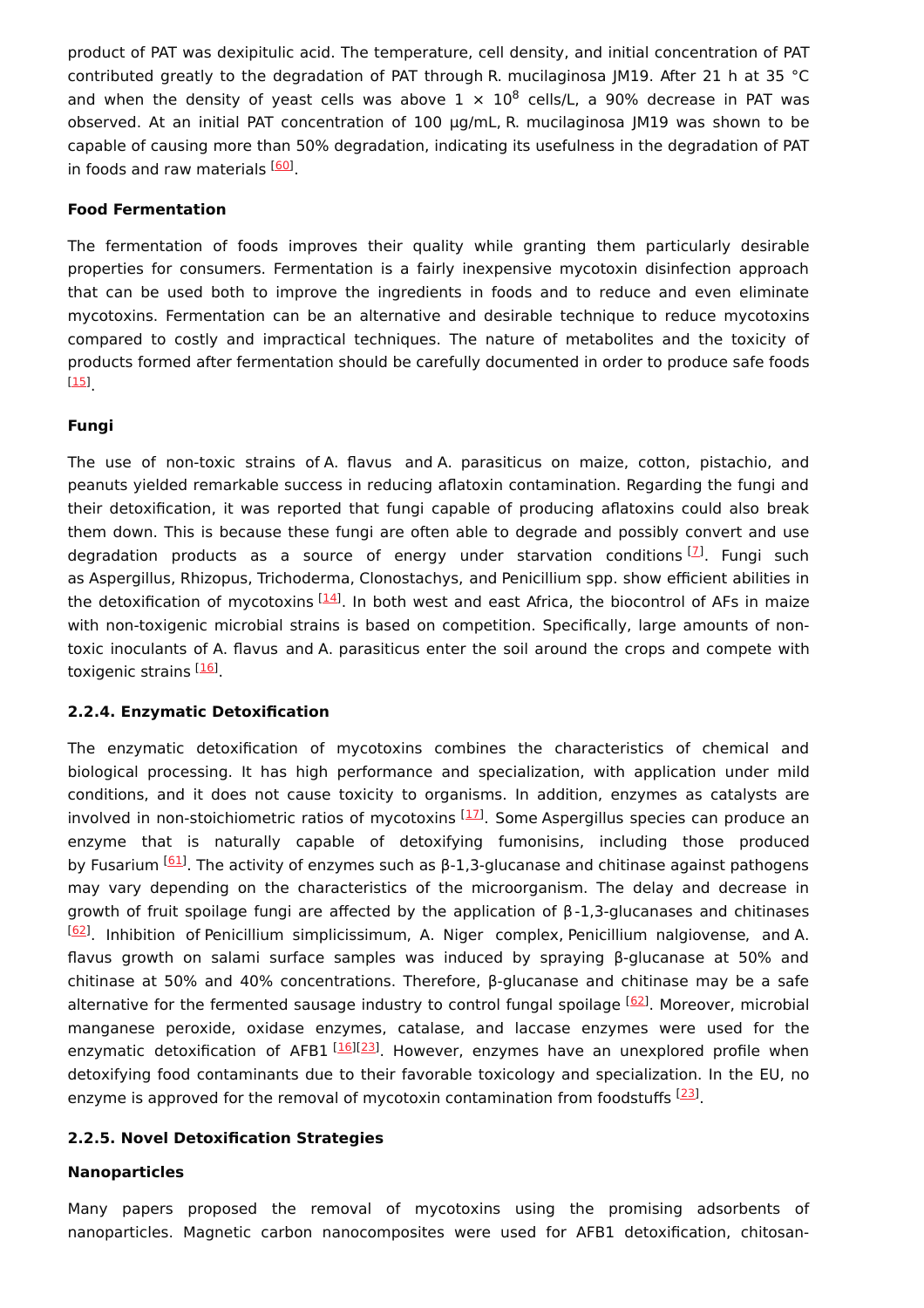coated Fe<sub>3</sub>O<sub>4</sub> nanoparticles were reported for PAT decontamination, and silver nanoparticles were reported for degradation of Fusarium spp. and their main associated mycotoxins [[12](#page-7-4)][\[63\]](#page-10-4). According to a recent study, a new photocatalyst nanoparticle UCNP@TiO $_2$  (upconversion nanoparticle) was synthesized and used to degrade DON. The results showed a decrease of DON in cereal products below the permissible limits (1 ppm) after 90 min and total degradation after 120 min of illumination. The UCNP@TiO<sub>2</sub> composite material was efficient and green, and the degradation products were only slightly toxic or even non-toxic. Therefore, this degradation technology can be used for mycotoxin detoxification [\[64](#page-10-5)]. González-Jartín et al. [\[65](#page-10-6)] reported elimination of up to 87% of mycotoxins from nanocomposites composed of mixtures of activated carbon, bentonite, and aluminum oxide.

#### **Plant Extracts**

Different essential oils (EOs) and their main bioactive compounds were used for the antifungal and antimycotoxigenic properties [\[66](#page-10-7)][\[67](#page-10-8)][\[68](#page-10-9)], and they were demonstrated to inhibit the production of some mycotoxins <a>[\[39](#page-8-12)]</a>. The use of botanicals is usually preferable in the removal of toxigenic fungi and mycotoxins compared to chemical treatments because they are considered safe to humans and environmentally friendly. Several researchers reported that the oil of clove and its major ingredient, eugenol, as well as the turmeric essential oil, inhibit Aspergillus growth and AFB1 production. The growth of A. flavus and P. citrinum and their toxins were inhibited by the application of whole clove in culture media and rice grains [[12\]](#page-7-4)[[69\]](#page-10-10).

A recent scientific study demonstrated the effect of the Spanish paprika smoker "Pimentón de la Vera" on the development of A. parasiticus and P. nordicum and the production of AFB1, AFG1, and OTA. The addition 2%–3% Spanish paprika smoker in meat products such as fillets or sausage preparations helped minimize the development and production of mycotoxins AF and OTA <sup>[\[70](#page-10-11)]</sup>. Moreover, capsaicin, a natural compound, inhibited OTA production in grapes by Aspergillus section Nigri strains from 28.9% to 78.1%, and by A. carbonarius of 61.5%  $[71]$  $[71]$ .

#### **References**

- <span id="page-6-0"></span>1. Tola, M.; Kebede, B. Occurrence, importance and control of mycotoxins: A review. Cogent Food Agric. 2016, 2, 1–12.
- <span id="page-6-1"></span>2. Misihairabgwi, J.M.; Ezekiel, C.N.; Sulyok, M.; Shephard, G.S.; Krska, R. Mycotoxin contamination of foods in Southern Africa: A 10-year review (2007–2016). Crit. Rev. Food Sci. Nutr. 2019, 59, 43–58.
- <span id="page-6-2"></span>3. Alshannaq, A.; Yu, J.H. Occurrence, toxicity, and analysis of major mycotoxins in food. Int. J. Environ. Res. Public Health 2017, 14, 632.
- <span id="page-6-3"></span>4. Mousavi Khaneghah, A.; Fakhri, Y.; Gahruie, H.H.; Niakousari, M.; Sant'Ana, A.S. Mycotoxins in cereal-based products during 24 years (1983–2017): A global systematic review. Trends Food Sci. Technol. 2019, 91, 95–105.
- <span id="page-6-4"></span>5. Bennett, J.W. Mycotoxins, mycotoxicoses, mycotoxicology and Mycopathologia. Mycopathologia 1987, 100, 3–5.
- <span id="page-6-5"></span>6. Pittet, A.C. Natural occurrence of mycotoxins in foods and feeds: An update review. Rev. Med. Vet. 1998, 6, 479–492.
- <span id="page-6-6"></span>7. Kagot, V.; Okoth, S.; De Boevre, M.; De Saeger, S. Biocontrol of aspergillus and fusarium mycotoxins in Africa: Benefits and limitations. Toxins 2019, 11, 109.
- 8. Alassane-Kpembi, I.; Schatzmayr, G.; Taranu, I.; Marin, D.; Puel, O.; Oswald, I.P. Mycotoxins co-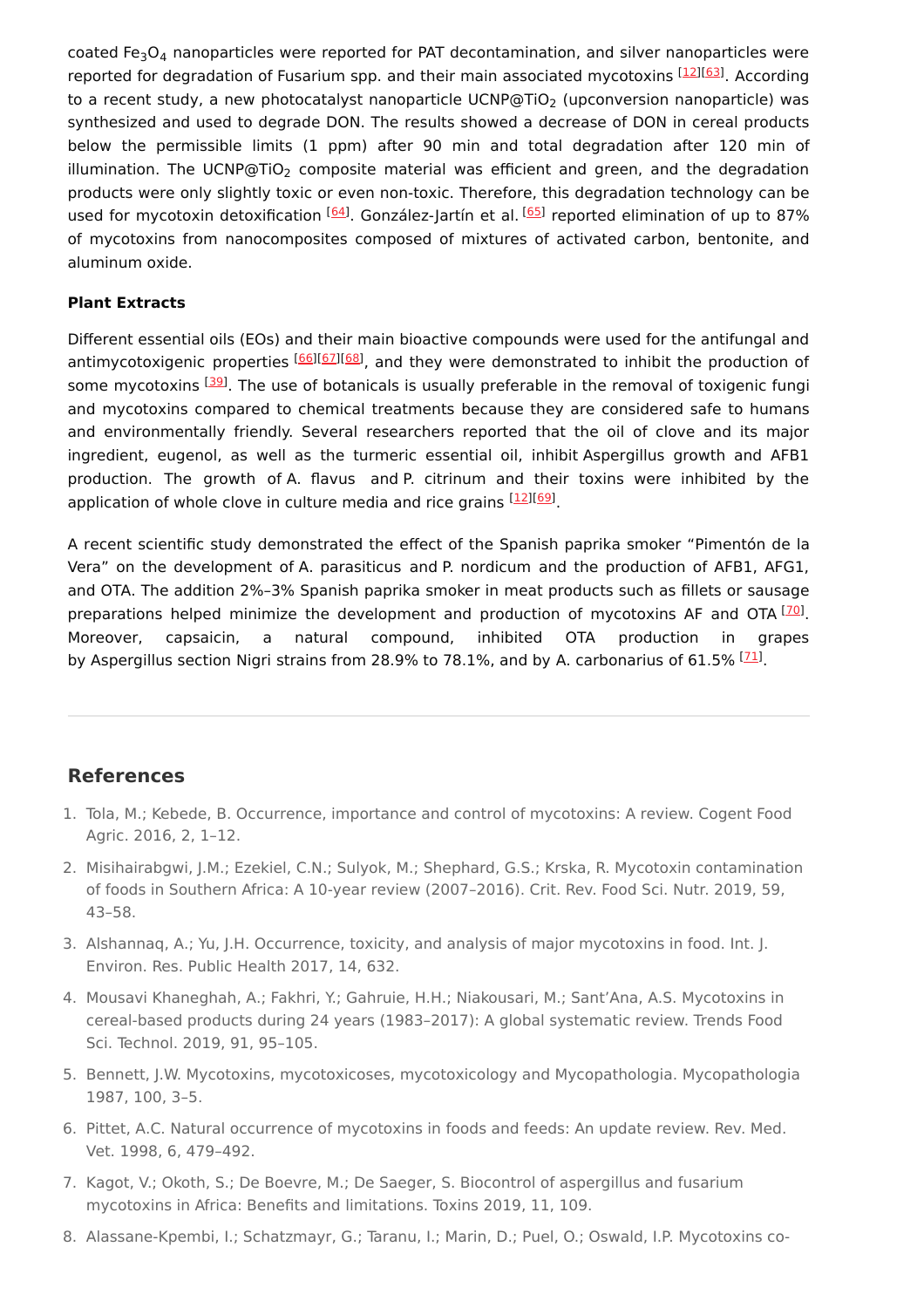<span id="page-7-0"></span>contamination: Methodological aspects and biological relevance of combined toxicity studies. Crit. Rev. Food Sci. Nutr. 2017, 57, 3489–3507.

- <span id="page-7-1"></span>9. Winter, G.; Pereg, L. A review on the relation between soil and mycotoxins: Effect of aflatoxin on field, food and finance. Eur. J. Soil Sci. 2019, 70, 882–897.
- <span id="page-7-2"></span>10. Zain, M.E. Impact of mycotoxins on humans and animals. J. Saudi Chem. Soc. 2011, 15, 129– 144.
- <span id="page-7-3"></span>11. Ayofemi Olalekan Adeyeye, S. Aflatoxigenic fungi and mycotoxins in food: A review. Crit. Rev. Food Sci. Nutr. 2019, 59, 1–13.
- <span id="page-7-4"></span>12. Luo, Y.; Liu, X.; Li, J. Updating techniques on controlling mycotoxins—A review. Food Control 2018, 89, 123–132.
- <span id="page-7-5"></span>13. Adebiyi, J.A.; Kayitesi, E.; Adebo, O.A.; Changwa, R.; Njobeh, P.B. Food fermentation and mycotoxin detoxification: An African perspective. Food Control 2019, 106, 106731.
- <span id="page-7-6"></span>14. Alberts, J.F.; Lilly, M.; Rheeder, J.P.; Burger, H.M.; Shephard, G.S.; Gelderblom, W.C.A. Technological and community-based methods to reduce mycotoxin exposure. Food Control 2017, 73, 101–109.
- <span id="page-7-7"></span>15. Sarrocco, S.; Vannacci, G. Preharvest application of beneficial fungi as a strategy to prevent postharvest mycotoxin contamination: A review. Crop Prot. 2018, 110, 160–170.
- <span id="page-7-8"></span>16. Sarrocco, S.; Mauro, A.; Battilani, P. Use of Competitive Filamentous Fungi as anAlternative Approach for Mycotoxin Risk Reductionin Staple Cereals: State of Art and Future Perspectives. Toxins 2019, 11, 701.
- <span id="page-7-9"></span>17. Lyagin, I.; Efremenko, E. Enzymes for detoxification of various mycotoxins: Origins and mechanisms of catalytic action. Molecules 2019, 24, 2362.
- <span id="page-7-10"></span>18. Wang, L.; Wu, J.; Liu, Z.; Shi, Y.; Liu, J.; Xu, X.; Hao, S.; Mu, P.; Deng, F.; Deng, Y. Aflatoxin B1 degradation and detoxification by Escherichia coli CG1061 isolated from chicken cecum. Front. Pharmacol. 2019, 9, 1–9.
- <span id="page-7-11"></span>19. Shi, H.; Li, S.; Bai, Y.; Prates, L.L.; Lei, Y.; Yu, P. Mycotoxin contamination of food and feed in China: Occurrence, detection techniques, toxicological effects and advances in mitigation technologies. Food Control 2018, 91, 202–215.
- <span id="page-7-12"></span>20. Chilaka, C.A.; De Boevre, M.; Atanda, O.O.; De Saeger, S. The status of fusarium mycotoxins in sub-Saharan Africa: A review of emerging trends and post-harvest mitigation strategies towards food control. Toxins 2017, 9, 9010019.
- <span id="page-7-13"></span>21. Karlovsky, P.; Suman, M.; Berthiller, F.; De Meester, J.; Eisenbrand, G.; Perrin, I.; Oswald, I.P.; Speijers, G.; Chiodini, A.; Recker, T.; et al. Impact of food processing and detoxification treatments on mycotoxin contamination. Mycotoxin Res. 2016, 32, 179–205.
- <span id="page-7-14"></span>22. Neme, K.; Mohammed, A. Mycotoxin occurrence in grains and the role of postharvest management as a mitigation strategies. A review. Food Control 2017, 78, 412–425.
- <span id="page-7-15"></span>23. Shanakhat, H.; Sorrentino, A.; Raiola, A.; Romano, A.; Masi, P.; Cavella, S. Current methods for mycotoxins analysis and innovative strategies for their reduction in cereals: An overview. J. Sci. Food Agric. 2018, 98, 4003–4013.
- <span id="page-7-16"></span>24. Rushing, B.R.; Selim, M.I. Aflatoxin B1: A review on metabolism, toxicity, occurrence in food, occupational exposure, and detoxification methods. Food Chem. Toxicol. 2019, 124, 81–100.
- <span id="page-7-17"></span>25. Gonçalves, A.; Gkrillas, A.; Dorne, J.L.; Dall'Asta, C.; Palumbo, R.; Lima, N.; Battilani, P.; Venâncio, A.; Giorni, P. Pre- and Postharvest Strategies to Minimize Mycotoxin Contamination in the Rice Food Chain. Compr. Rev. Food Sci. Food Saf. 2019, 18, 441–454.
- <span id="page-7-18"></span>26. Kalagatur, N.K.; Kamasani, J.R.; Mudili, V. Assessment of detoxification efficacy of irradiation on zearalenone mycotoxin in various fruit juices by response surface methodology and elucidation of its in-vitro toxicity. Front. Microbiol. 2018, 9, 1–13.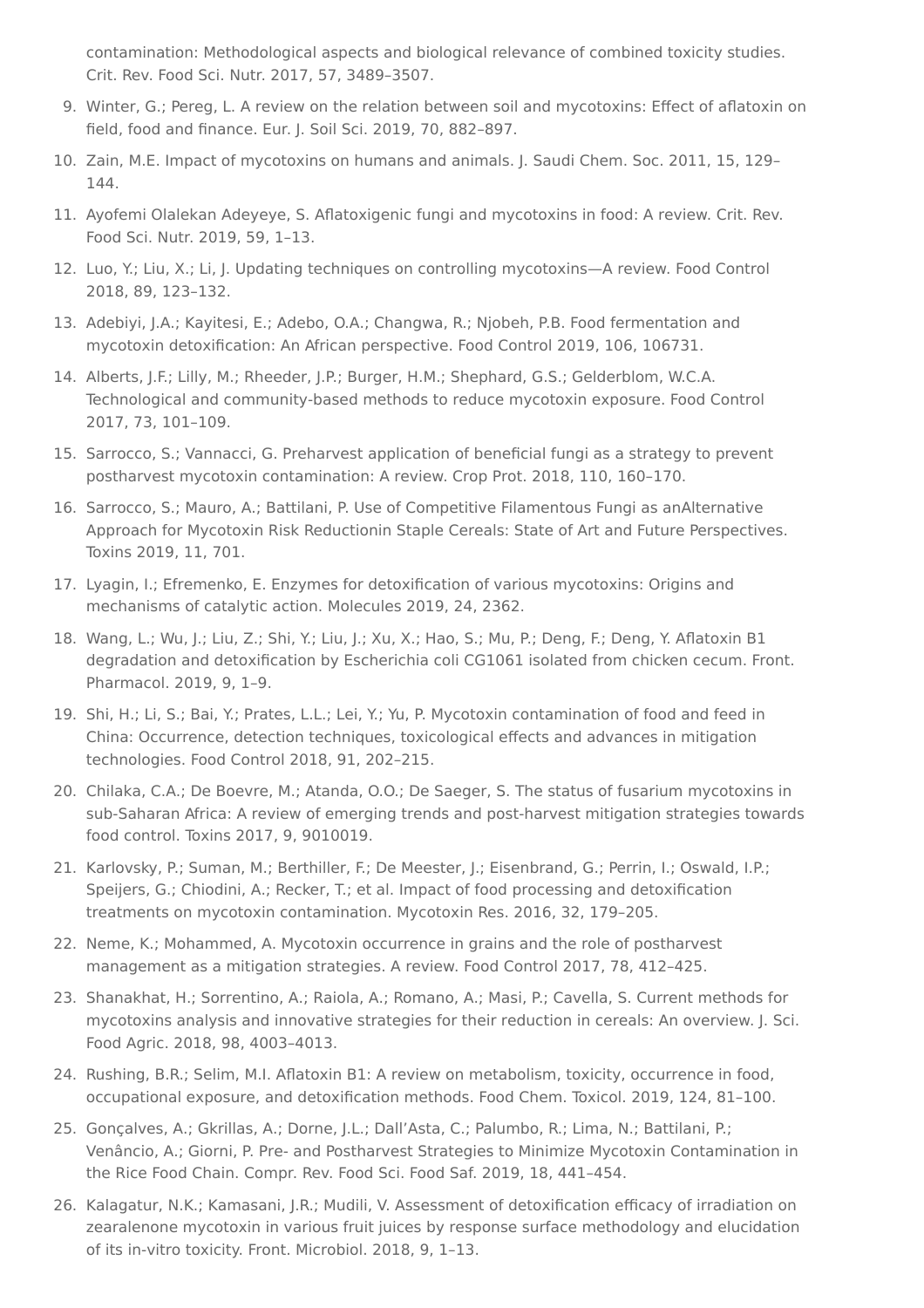- <span id="page-8-0"></span>27. Walravens, J.; Mikula, H.; Rychlik, M.; Asamd, S.; Ediagea, E.N.; Di Mavungua, J.D.; Landschoote, A.V.; Vanhaeckef, L.; De Saeger, S. Development and validation of an ultra-high-performance liquid chromatography tandem mass spectrometric method for the simultaneous determination of free and conjugated Alternaria toxins in cereal-based foodstuffs. J. Chromatogr. A 2014, 1372, 91–101.
- <span id="page-8-1"></span>28. Hojnik, N.; Cvelbar, U.; Tavčar-Kalcher, G.; Walsh, J.L.; Križaj, I. Mycotoxin decontamination of food: Cold atmospheric pressure plasma versus "classic" decontamination. Toxins 2017, 9, 9050151.
- <span id="page-8-2"></span>29. Wielogorska, E.; Ahmed, Y.; Meneely, J.; Graham, W.G.; Elliott, C.T.; Gilmore, B.F. A holistic study to understand the detoxification of mycotoxins in maize and impact on its molecular integrity using cold atmospheric plasma treatment. Food Chem. 2019, 301, 125281.
- <span id="page-8-3"></span>30. Basaran, P.; Basaran-Akgul, N.; Oksuz, L. Elimination of Aspergillus parasiticus from nut surface with low pressure cold plasma (LPCP) treatment. Food Microbiol. 2008, 25, 626–632.
- <span id="page-8-4"></span>31. Schlüter, O.; Ehlbeck, J.; Hertel, C.; Habermeyer, M.; Roth, A.; Engel, K.-H.; Holzhauser, T.; Knorr, D.; Eisenbrand, G. Opinion on the use of plasma processes for treatment of foods. Mol. Nutr. Food Res. 2013, 57, 920–927.
- <span id="page-8-5"></span>32. Hojnik, N.; Modic, M.; Tavčar-Kalcher, G.; Babič, J.; Walsh, J.L.; Cvelbar, U. Mycotoxin Decontamination Efficacy of Atmospheric Pressure Air Plasma. Τoxins 2019, 11, 11040219.
- <span id="page-8-6"></span>33. Kamle, M.; Mahato, D.K.; Devi, S.; Lee, K.E.; Kang, S.G.; Kumar, P. Fumonisins: Impact on Agriculture, Food, and Human Health and their Management Strategies. Toxins 2019, 11, 328.
- <span id="page-8-7"></span>34. González Pereyra, M.L.; Martínez, M.P.; Cavaglieri, L.R. Presence of aiiA homologue genes encoding for N-Acyl homoserine lactone-degrading enzyme in aflatoxin B1-decontaminating Bacillus strains with potential use as feed additives. Food Chem. Toxicol. 2019, 124, 316–323.
- <span id="page-8-8"></span>35. Ji, J.; Xie, W. Detoxification of Aflatoxin B1 by magnetic graphene composite adsorbents from contaminated oils. J. Hazard. Mater. 2020, 381, 120915.
- <span id="page-8-9"></span>36. Grande-Tovar, C.D.; Chaves-Lopez, C.; Serio, A.; Rossi, C.; Paparella, A. Chitosan coatings enriched with essential oils: Effects on fungi involve in fruit decay and mechanisms of action. Trends Food Sci. Technol. 2018, 78, 61–71.
- <span id="page-8-10"></span>37. Zachetti, V.G.L.; Cendoya, E.; Nichea, M.J.; Chulze, S.N.; Ramirez, M.L. Preliminary study on the use of chitosan as an eco-friendly alternative to control Fusarium growth and mycotoxin production on maize and wheat. Pathogens 2019, 8, 8010029.
- <span id="page-8-11"></span>38. Gunupuru, L.R.; Patel, J.S.; Sumarah, M.W.; Renaud, J.B.; Mantin, E.G.; Prithiviraj, B. A plant biostimulant made from the marine brown algae Ascophyllum nodosum and chitosan reduceFusarium head blight and mycotoxin contamination in wheat. PLoS ONE 2019, 14, e0220562.
- <span id="page-8-12"></span>39. Piemontese, L.; Messia, M.C.; Marconi, E.; Falasca, L.; Zivoli, R.; Gambacorta, L.; Perrone, G.; Solfrizzo, M. Effect of gaseous ozone treatments on DON, microbial contaminants and technological parameters of wheat and semolina. Food Addit. Contam. Part A Chem. Anal. Control Expo. Risk Assess. 2018, 35, 760–771.
- <span id="page-8-13"></span>40. Porto, Y.D.; Trombete, F.M.; Freitas-Silva, O.; de Castro, I.M.; Direito, G.M.; Ascheri, J.L.R. Gaseous Ozonation to Reduce Aflatoxins Levels and Microbial Contamination in Corn Grits. Microorganisms 2019, 7, 220.
- <span id="page-8-14"></span>41. Alexandre, A.P.S.; Castanha, N.; Calori-Domingues, M.A.; Augusto, P.E.D. Ozonation of whole wheat flour and wet milling effluent: Degradation of deoxynivalenol (DON) and rheological properties. J. Environ. Sci. Heal Part B Pestic. Food Contam. Agric. Wastes 2017, 52, 516–524.
- <span id="page-8-15"></span>42. Alexandre, A.P.S.; Castanha, N.; Costa, N.S.; Santos, A.S.; Badiale-Furlong, E.; Augusto, P.E.D.; Calori-Dominguesa, M.A. Ozone technology to reduce zearalenone contamination in whole maize flour: Degradation kinetics and impact on quality. J. Sci. Food Agric. 2019, 99, 6814–6821.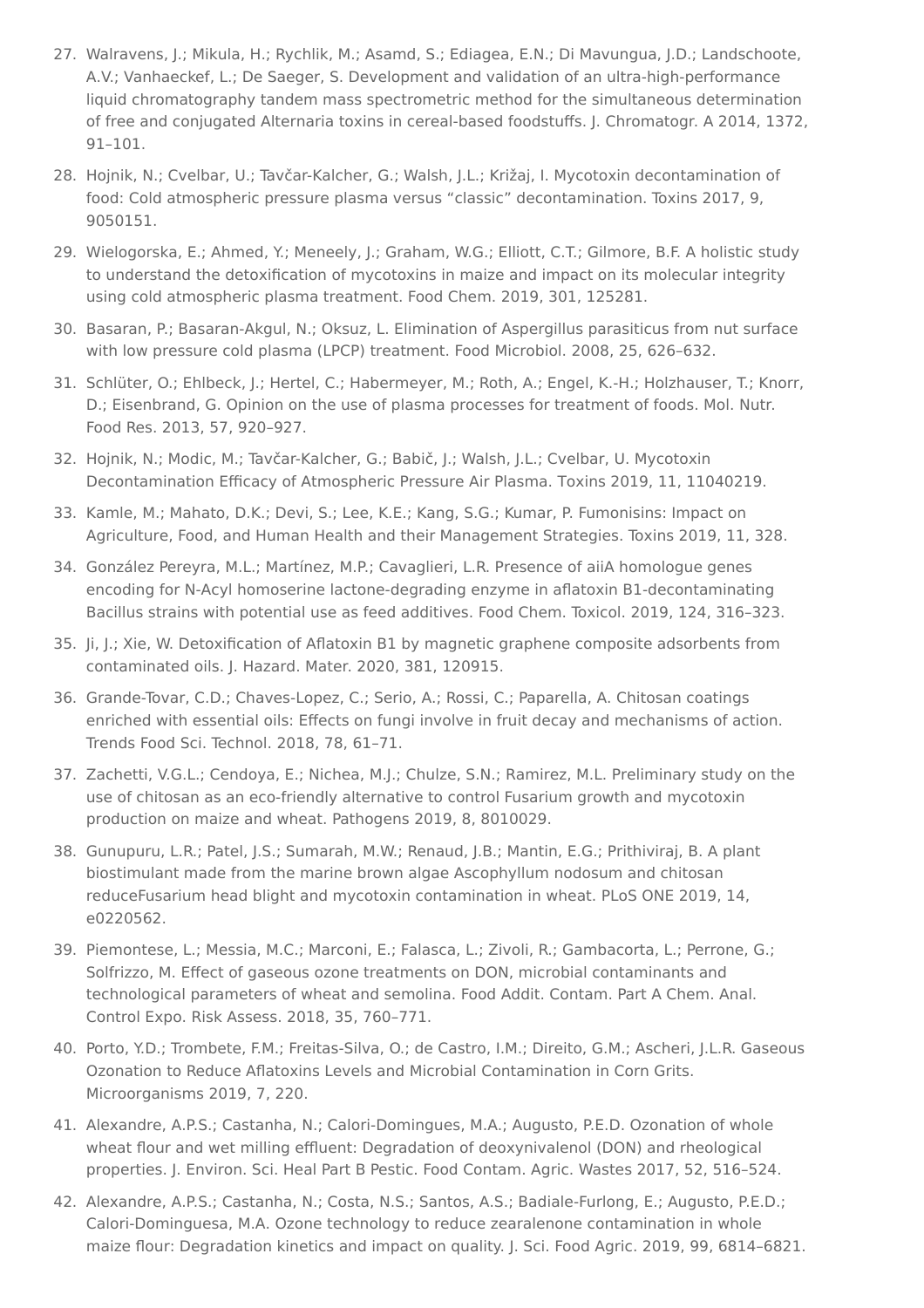- <span id="page-9-0"></span>43. Santos Alexandre, A.P.; Vela-Paredes, R.S.; Santos, A.S.; Costa, N.S.; Canniatti-Brazaca, S.G.; Calori-Domingues, M.A.; Augusto, P.E.D. Ozone treatment to reduce deoxynivalenol (DON) and zearalenone (ZEN) contamination in wheat bran and its impact on nutritional quality. Food Addit. Contam. Part A Chem. Anal. Control Expo. Risk Assess. 2018, 35, 1189–1199.
- <span id="page-9-1"></span>44. Li, M.M.; Guan, E.Q.; Bian, K. Effect of ozone treatment on deoxynivalenol and quality evaluation of ozonised wheat. Food Addit. Contam. Part A Chem. Anal. Control Expo. Risk Assess. 2015, 32, 544–553.
- <span id="page-9-2"></span>45. Agriopoulou, S.; Koliadima, A.; Karaiskakis, G.; Kapolos, J. Kinetic study of aflatoxins' degradation in the presence of ozone. Food Control 2016, 61, 221–226.
- <span id="page-9-3"></span>46. Li, M.; Guan, E.; Bian, K. Structure Elucidation and Toxicity Analysis of the Degradation Products of Deoxynivalenol by Gaseous Ozone. Toxins 2019, 11, 474.
- <span id="page-9-4"></span>47. Li, M.; Zhu, K.X.; Wang, B.W.; Guo, X.N.; Peng, W.; Zhou, H.M. Evaluation the quality characteristics of wheat flour and shelf-life of fresh noodles as affected by ozone treatment. Food Chem. 2012, 135, 2163–2169.
- <span id="page-9-5"></span>48. Hassan, Y.I.; Zhou, T. Addressing the mycotoxin deoxynivalenol contamination with soil-derived bacterial and enzymatic transformations targeting the C3 carbon. World Mycotoxin J. 2018, 11, 101–111.
- <span id="page-9-6"></span>49. Ben Taheur, F.; Kouidhi, B.; Al Qurashi, Y.M.A.; Ben Salah-Abbès, J.; Chaieb, K. Review: Biotechnology of mycotoxins detoxification using microorganisms and enzymes. Toxicon 2019, 160, 12–22.
- <span id="page-9-7"></span>50. Xia, X.; Zhang, Y.; Li, M.; Garba, B.; Zhang, Q.; Wang, Y.; Zhang, H.; Li, P. Isolation and characterization of a Bacillus subtilis strain with aflatoxin B1 biodegradation capability. Food Control 2017, 75, 92–98.
- <span id="page-9-8"></span>51. Umesha, S.; Manukumar, H.M.G.; Chandrasekhar, B.; Shivakumara, P.; Kumar, J.S.; Raghava, S.; Avinash, P.; Shirin, M.; Bharathi, T.R.; Rajini, S.B.; et al. Aflatoxins and food pathogens: Impact of biologically active aflatoxins and their control strategies. J. Sci. Food Agric. 2017, 97, 1698– 1707.
- <span id="page-9-9"></span>52. Adebo, O.A.; Kayitesi, E.; Njobeh, P.B. Reduction of Mycotoxins during fermentation of Whole Grain Sorghum to Whole Grain ting (A Southern African Food). Toxins 2019, 11, 11030180.
- <span id="page-9-10"></span>53. Tilocca, B.; Balmas, V.; Hassan, Z.U.; Jaoua, S.; Migheli, Q. A proteomic investigation of Aspergillus carbonarius exposed to yeast volatilome or to its major component 2-phenylethanol reveals major shifts in fungal metabolism. Int. J. Food Microbiol. 2019, 306, 108265.
- <span id="page-9-11"></span>54. Farbo, M.G.; Urgeghe, P.P.; Fiori, S.; Marcello, A.; Oggiano, S.; Balmas, V.; Hassan, Z.U.; Jaoua, S.; Migheli, Q. Effect of yeast volatile organic compounds on ochratoxin A-producing Aspergillus carbonarius and A. ochraceus. Int. J. Food Microbiol. 2018, 284, 1–10.
- <span id="page-9-12"></span>55. Liu, Y.; Chang, J.; Wang, P.; Yin, Q.; Huang, W.; Liu, C.; Bai, X.; Zhu, Q.; Gao, T.; Zhou, P. Effects of Saccharomyces cerevisiae on alleviating cytotoxicity of porcine jejunal epithelia cells induced by deoxynivalenol. AMB Express 2019, 9, 137.
- <span id="page-9-13"></span>56. Mendieta, C.R.; Gomez, G.V.; Del Río, J.C.G.; Cuevas, A.C.; Arce, J.M.; Ávila, E.G. Effect of the addition of Saccharomyces Cerevisiae yeast cell walls to diets with mycotoxins on the performance and immune responses of broilers. J. Poult. Sci. 2018, 55, 38–46.
- <span id="page-9-14"></span>57. Zhang, Z.; Li, M.; Wu, C.; Peng, B. Physical adsorption of patulin by Saccharomyces cerevisiae during fermentation. J. Food Sci. Technol. 2019, 56, 2326–2331.
- <span id="page-9-15"></span>58. Jakopović, Ž.; Čiča, K.H.; Mrvčić, J.; Pucić, I.; Čanak, I.; Frece, J.; Pleadin, J.; Stanzer, D.; Zjalić, S.; Markov, K. Properties and fermentation activity of industrial yeasts Saccharomyces cerevisiae, S. uvarum, Candida utilis and Kluyveromyces marxianus exposed to AFB1, OTA and ZEA. Food Technol. Biotechnol. 2018, 56, 208–217.